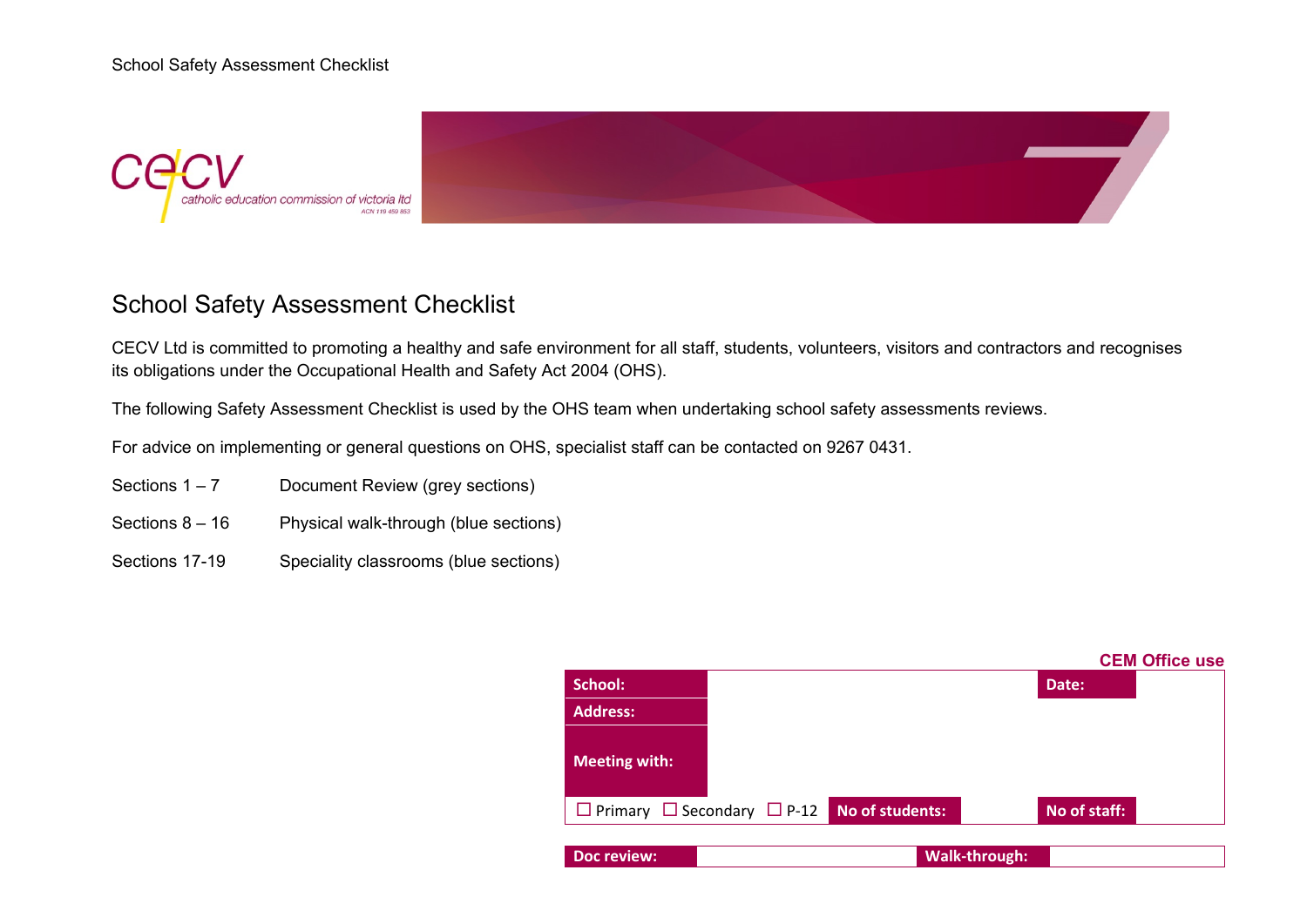## **Document Review**

| <b>Issue to be Assessed</b>                                                                                                                                                                                                                                                                                                                                                                                                          | <b>Examples of Evidence / Resources available</b>                                                                                                                                                                                                                                                                                                                                                    | <b>Findings</b> |  |
|--------------------------------------------------------------------------------------------------------------------------------------------------------------------------------------------------------------------------------------------------------------------------------------------------------------------------------------------------------------------------------------------------------------------------------------|------------------------------------------------------------------------------------------------------------------------------------------------------------------------------------------------------------------------------------------------------------------------------------------------------------------------------------------------------------------------------------------------------|-----------------|--|
| 1.<br><b>Management Systems</b>                                                                                                                                                                                                                                                                                                                                                                                                      |                                                                                                                                                                                                                                                                                                                                                                                                      |                 |  |
| 1.1 Have school leaders (i.e. principal, deputy<br>principal, and business manager) participated<br>in CECV OHS training?                                                                                                                                                                                                                                                                                                            | * Training Register<br>* Certificate of completion of training<br><b>OHS for School Leaders</b>                                                                                                                                                                                                                                                                                                      |                 |  |
| 1.2 Is there a process for consulting<br>employees about OHS issues, policies,<br>procedures and changes in the workplace?<br>This can include a Health and Safety<br>Representative, OHS Committee etc. If a HSR<br>is in place, are they trained?                                                                                                                                                                                  | * Staff discussion detailed in minutes of staff / OHS Committee meeting<br>* Meeting Agenda with OHS as a standing agenda item<br>* Staff newsletter listing OHS points for comment<br><b>Consultation and Communication Procedure template</b><br><b>Checklist for Health and Safety Consultation</b><br>A guide to Health and Safety Consultation<br><b>Employee Representation Handbook</b>       |                 |  |
| 1.3 Are staff and volunteers provided with OHS<br>induction appropriate to their role, and are<br>records retained?                                                                                                                                                                                                                                                                                                                  | * Copy of staff induction (paper or computer)<br>* Induction records listed in induction register or held on file<br><b>Employee OHS Induction Checklist</b><br><b>Volunteer / Visitor OHS Induction Checklist</b>                                                                                                                                                                                   |                 |  |
| 1.4 Is there a documented process for<br>contractor induction and management?<br>This includes obtaining safety documentation<br>such as Job Safety Analysis (JSA) and Safe<br>Work Method Statements (SWMS), and<br>providing contractors with health and safety<br>information specific to the work being<br>conducted (e.g. OHS policy, emergency<br>procedures, incident reporting process,<br>asbestos report / register etc.). | * Completed contractor induction forms / register<br>* Evidence of contractor competencies, licences, registration etc.<br>* Evidence of contractor OHS Induction Handbook<br><b>Engagement of Contractors in Catholic Schools</b><br><b>Contractor OHS Induction Checklist</b><br><b>Confined Spaces</b><br><b>Job Safety Analysis (JSA) Template</b><br>Safe Work Method Statement (SWMS) template |                 |  |
| 1.5 Is there an OHS policy in place, is this<br>displayed in a prominent location and reviewed<br>regularly?                                                                                                                                                                                                                                                                                                                         | * Current OHS Policy displayed and accessible for viewing by staff,<br>visitors, contractors and general public (online or hardcopy)<br>* Current OHS Policy has last review date and date for next review<br><b>OHS Policy Template</b>                                                                                                                                                             |                 |  |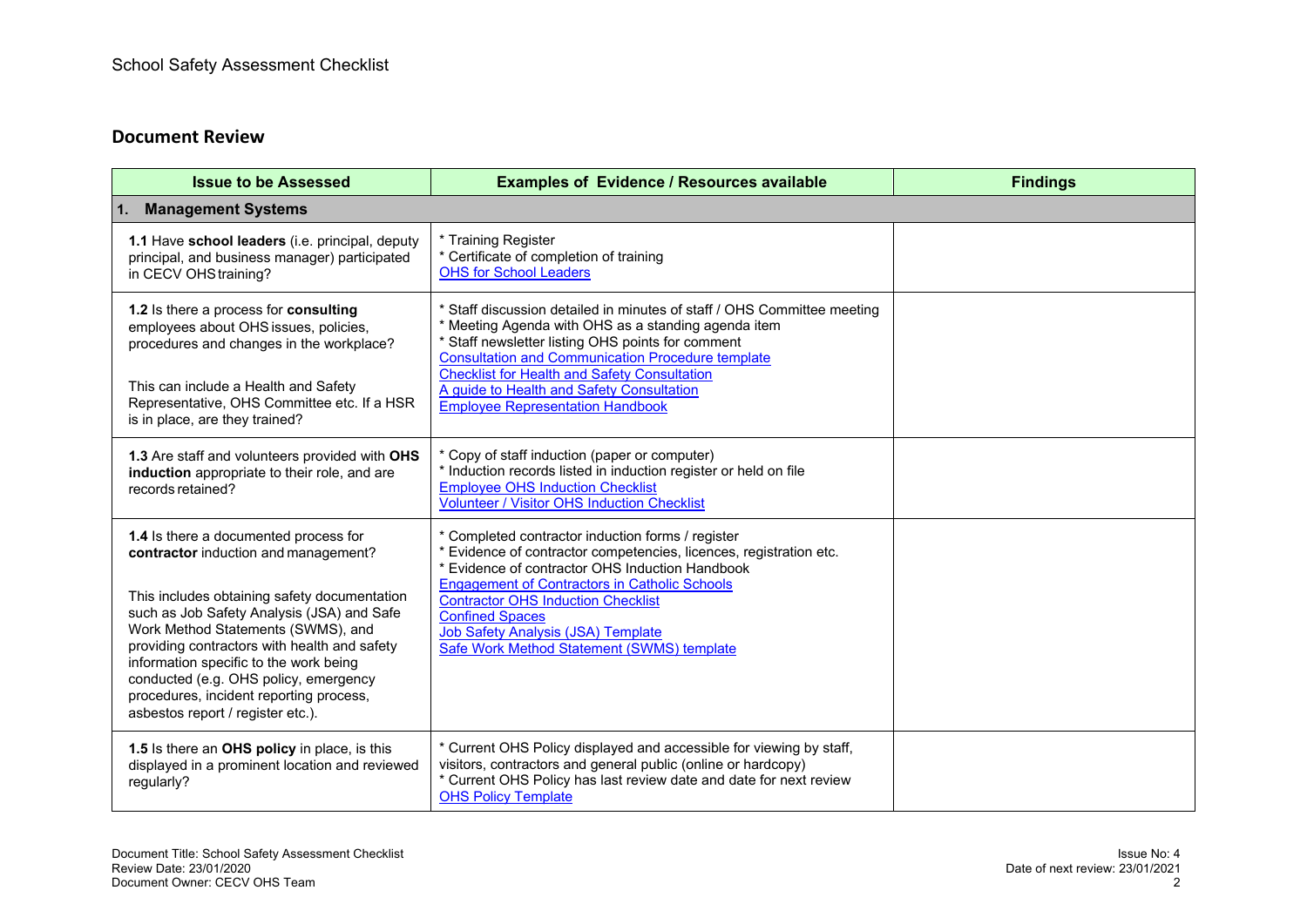| <b>Issue to be Assessed</b>                                                                                                                           | <b>Examples of Evidence / Resources available</b>                                                                                                                                                                                                                                                                                                                                                   | <b>Findings</b> |
|-------------------------------------------------------------------------------------------------------------------------------------------------------|-----------------------------------------------------------------------------------------------------------------------------------------------------------------------------------------------------------------------------------------------------------------------------------------------------------------------------------------------------------------------------------------------------|-----------------|
| 1.6 Is there an agreed OHS issue resolution<br>process for the school?                                                                                | * OHS issue resolution procedure (this can be a flowchart)<br>* Process is communicated to staff (noticeboard, intranet, meetings)<br>* Copy included in staff / admin handbook<br><b>Issue Resolution Flow Chart (CEM word version)</b><br><b>Issue Resolution Flow Chart (CEOB word version)</b>                                                                                                  |                 |
| 1.7 Is there a process in place for managing<br>working alone or in isolation, and is this<br>available and communicated to all staff?                | * Copy of working alone policy and / or procedure<br>* Process documented in staff / admin handbook<br><b>Working Alone or in Isolation</b><br><b>Working Alone or in Isolation Checklist</b><br><b>Working Alone Information Sheet</b>                                                                                                                                                             |                 |
| 1.8 Is there a process in place for identifying<br>appropriate footwear to prevent injuries<br>associated with 'at risk' activities or work<br>areas? | * Footwear policy and / or procedure<br>* Process documented in staff / admin handbook<br>Footwear<br><b>Appropriate Footwear Checklist</b><br><b>Risk Assessment Template and Guide</b>                                                                                                                                                                                                            |                 |
| 1.9 Is there a documented policy and<br>procedure for managing bullying and<br>harassment in relation to staff?                                       | * Bullying and Harassment Policy and Procedure<br>* Copy included in staff / admin handbook<br>* Evidence of training for contact officers<br><b>Anti-Bullying Policy template</b><br>Anti-Bullying Guide for Principals and School Leaders<br><b>Workplace Anti-Bullying Procedure Checklist</b>                                                                                                   |                 |
| 1.10 Is there a documented policy, procedure<br>or process in place for managing challenging<br>or aggressive behaviour of parents and<br>students?   | * Policy and / or procedure on challenging or aggressive behaviour<br>* Grievance and / or Complaints policy<br>* Parent Code of Conduct<br>* Copy included in staff / admin handbook<br><b>Safe and Sound Practice Guidelines</b><br>Managing Challenging and Aggressive Behaviours Procedure template<br><b>Complaints Policy template</b><br>Parent-School Relationship Code of Conduct template |                 |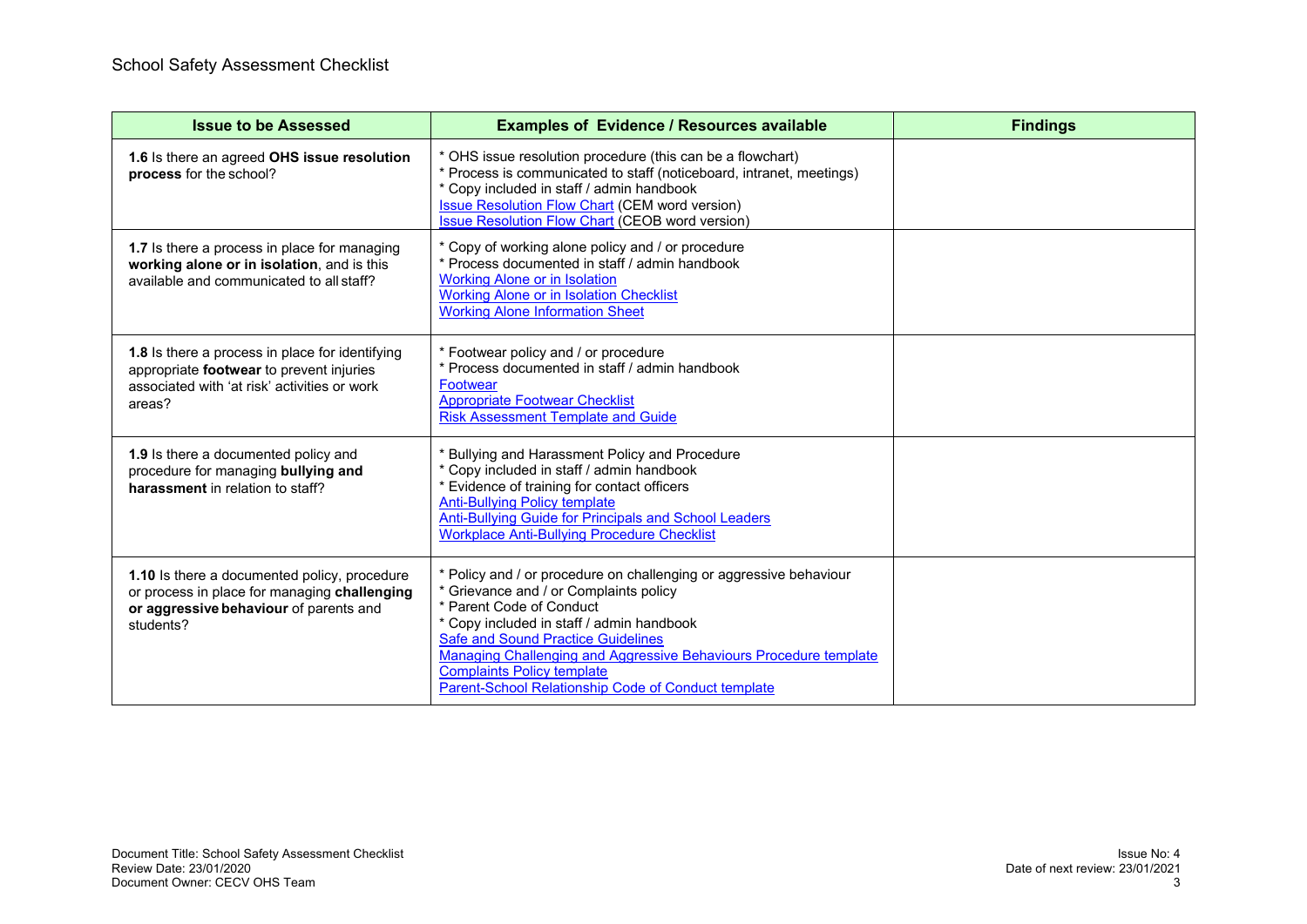| <b>Issue to be Assessed</b>                                                                                                                                                                       | <b>Examples of Evidence / Resources available</b>                                                                                                                                                                                                                                                                                                                                                                                                                                                                               | <b>Findings</b> |
|---------------------------------------------------------------------------------------------------------------------------------------------------------------------------------------------------|---------------------------------------------------------------------------------------------------------------------------------------------------------------------------------------------------------------------------------------------------------------------------------------------------------------------------------------------------------------------------------------------------------------------------------------------------------------------------------------------------------------------------------|-----------------|
| 1.11 Is there a documented process to conduct<br>risk assessments and implement risk<br>management strategies prior to all camps and<br>excursions?                                               | * Completed risk assessments with implementation detail on file<br>Hazard Identification, Risk Assessment, Control and Evaluation<br>(HIRACE) Procedure Template<br><b>Risk Assessment Template and Guide</b><br>Risk Assessment Tool - Camps & Excursions (students with disability,<br>including chronic health and physical impairment)<br><b>Risk assessment training (Camps and Excursions)</b><br><b>CEVN Offsite Activity Planning Checklist</b><br>CEVN Supervision of students on Camps, Excursions Outdoor Activities |                 |
| 1.12 Is there a documented process in place to<br>record staff, student, visitor and contractor<br>injuries / accidents, including a procedure for<br>reporting notifiable incidents to WorkSafe? | * Incident / injury register / book completed and signed<br>* Incident / injury online forms completed<br>* Process written up and displayed on WorkSafe notifiable incidents<br>* Minutes of meeting or agenda item on Worksafe notifiable incidents<br>* Process for Worksafe notifiable incidents displayed on notice board<br>* Details included in staff / admin handbook<br>Notifiable Incidents handout / poster<br><b>Worksafe Incident Notification</b><br><b>Incident Reporting CEVN</b>                              |                 |
| Fire and Emergency - Documentation<br>2.                                                                                                                                                          |                                                                                                                                                                                                                                                                                                                                                                                                                                                                                                                                 |                 |
| 2.1 Are emergency procedures in place, and<br>are these regularly rehearsed through drills /<br>evacuations (conducted once per term)?                                                            | * Copy of emergency plan that covers a wide range of emergencies<br>* Copies of dated and detailed mock evacuations and lockdowns                                                                                                                                                                                                                                                                                                                                                                                               |                 |
| 2.1 Are Bushfire preparedness strategies in<br>place to manage Code Red days, including<br>school bus transport? (Where applicable).                                                              | * Register completed with dated and detailed fire drills/mock<br>evacuations and lockdowns<br>* Bushfire preparedness plan<br><b>Emergency Management</b>                                                                                                                                                                                                                                                                                                                                                                       |                 |
| 3. Training                                                                                                                                                                                       |                                                                                                                                                                                                                                                                                                                                                                                                                                                                                                                                 |                 |
| 3.1 Have staff training needs been assessed,<br>and do staff undertake safety training relevant<br>to the work they perform?                                                                      | * Training needs analysis documented (e.g. excel spreadsheet)<br>*Training records retained in training file or employee personnel file<br>* Training information on relevant topic at staff meetings<br><b>Manual Handling in Schools (Video)</b><br>10 Steps for Managing Chemicals in Schools (Video)                                                                                                                                                                                                                        |                 |
| Asbestos (if applicable) - Documentation<br>4.                                                                                                                                                    |                                                                                                                                                                                                                                                                                                                                                                                                                                                                                                                                 |                 |
| 4.1 Does the school have an asbestos report                                                                                                                                                       | * Asbestos report and register with date of last review                                                                                                                                                                                                                                                                                                                                                                                                                                                                         |                 |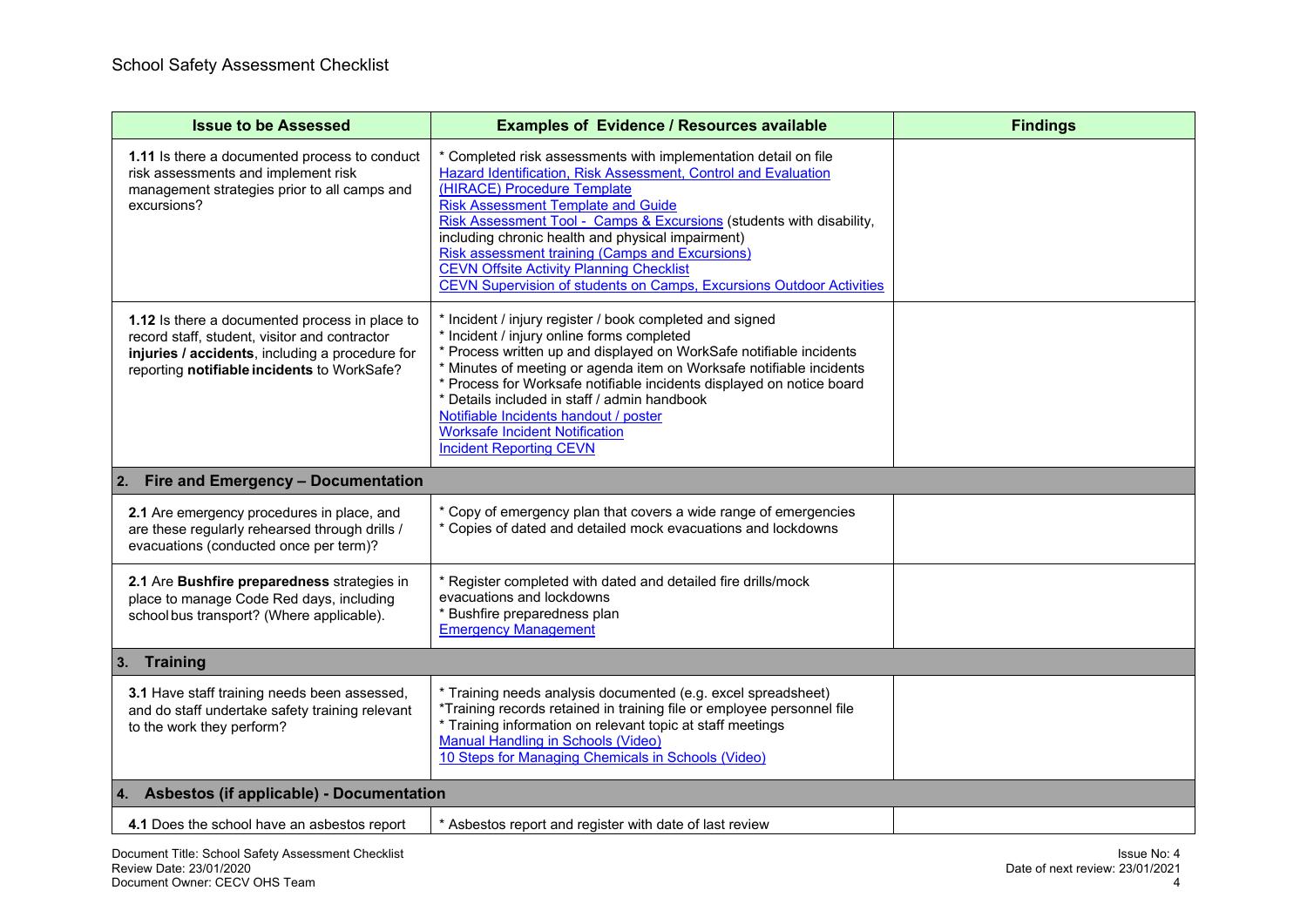| <b>Issue to be Assessed</b>                                                                                                                                                                                          | <b>Examples of Evidence / Resources available</b>                                                                                                                                                                                    | <b>Findings</b> |
|----------------------------------------------------------------------------------------------------------------------------------------------------------------------------------------------------------------------|--------------------------------------------------------------------------------------------------------------------------------------------------------------------------------------------------------------------------------------|-----------------|
| with register, which has been reviewed in the<br>last 5 years?                                                                                                                                                       | * If not reviewed within last 5 years, have review completed and register<br>updated urgently                                                                                                                                        |                 |
| 5. RTW Coordinator                                                                                                                                                                                                   |                                                                                                                                                                                                                                      |                 |
| 5.1 Has a RTW Coordinator been appointed?                                                                                                                                                                            | * Provide appointment date and name of RTW Coordinator if the<br>schools remuneration is above \$2.437 million dollars (indexed annually)                                                                                            |                 |
| 5.2 If so, have they attended a WorkSafe<br>approved RTW Coordinator course?                                                                                                                                         | *2 day RTW Coordinator course available<br>* RTW Coordinator certification<br><b>RTW Coordinator Training</b>                                                                                                                        |                 |
| 6. Workplace Wellbeing                                                                                                                                                                                               |                                                                                                                                                                                                                                      |                 |
| 6.1 Is there a Health and Wellbeing or Mental<br>Health program in place?                                                                                                                                            | *Health and Wellbeing Policy<br>*Wellbeing section in staff handbook or OHS handbook<br><b>Mental Wellbeing Policy template</b>                                                                                                      |                 |
| 6.2 Is the Employee Assistance Program (EAP)<br>promoted to staff?                                                                                                                                                   | *EAP posters displayed/accessible<br>* Minutes from staff meeting where EAP was discussed                                                                                                                                            |                 |
| 7. Outdoors                                                                                                                                                                                                          |                                                                                                                                                                                                                                      |                 |
| 7.1 Is an arborist hired on a regular basis (e.g.<br>annually) to assess the health of trees on the<br>school property, and is a report provided to<br>identify high risk trees and the frequency of<br>maintenance? | *Tree inspections are scheduled and documented on a regular basis<br>*Tree inspections of high risk trees carried out by a qualified and<br>insured Arborist<br>*Recommendations from Arborist's report are implemented, as required |                 |
| 7.2 Is there a documented process in place for<br>roof access?                                                                                                                                                       | *Working at Heights Procedure<br>*Map of roof with anchor points<br>*Records of anchor point maintenance<br>*Evidence of working at heights or related training<br>*Risk Assessments on tasks involving roof access                  |                 |
| 7.3 Does the school have a traffic management<br>plan in place?                                                                                                                                                      | *Formal Traffic Management Plan<br>*Map showing how traffic flow is managed during drop-off and pick-up<br><b>Traffic Management Plan template</b>                                                                                   |                 |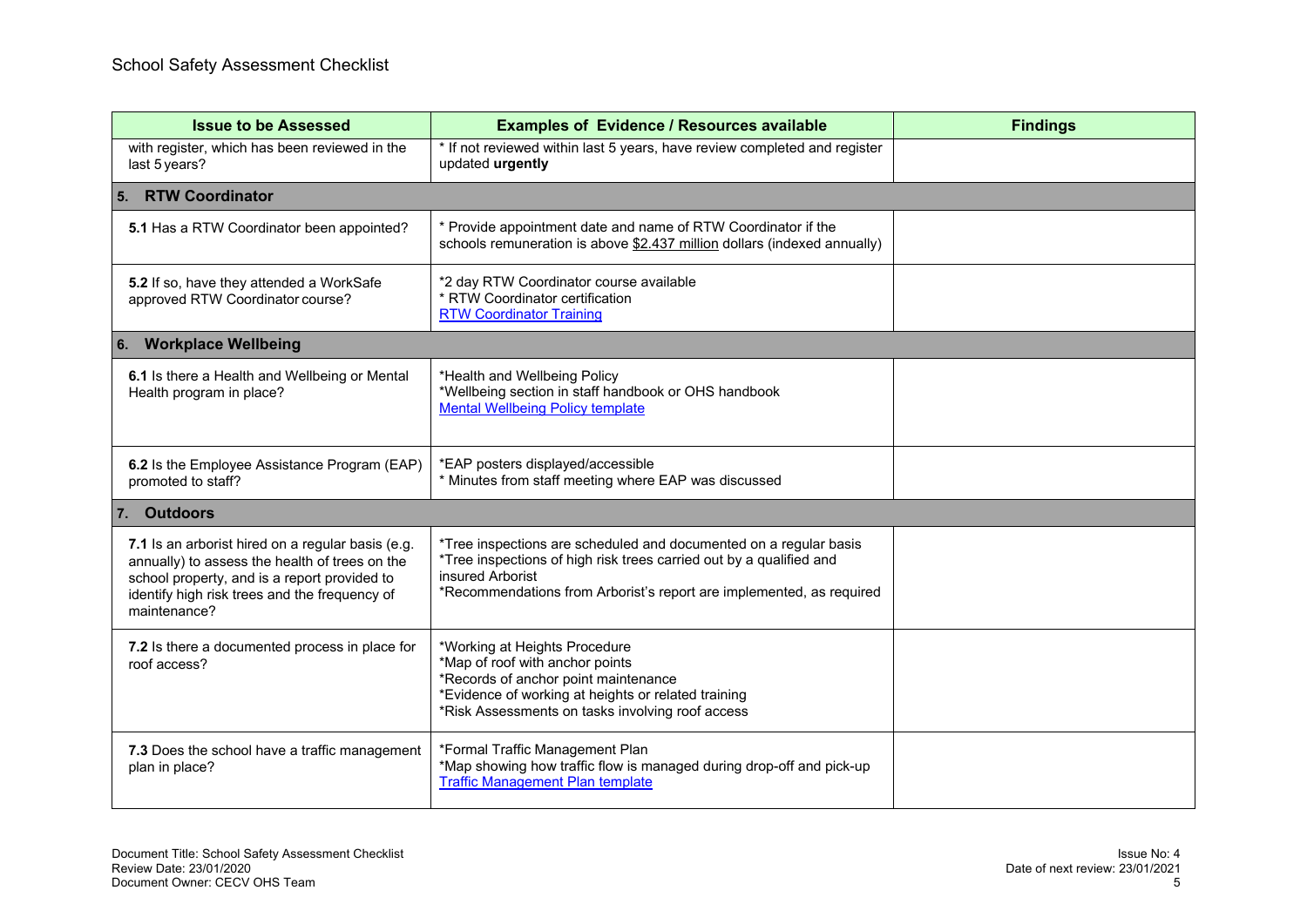## **Physical Environment**

| <b>Issue to be Assessed</b>                                                                                                                                                                        | <b>Examples of Evidence / Resources available</b>                                                                                                                                                                                                                                                     | <b>Findings</b> |  |  |
|----------------------------------------------------------------------------------------------------------------------------------------------------------------------------------------------------|-------------------------------------------------------------------------------------------------------------------------------------------------------------------------------------------------------------------------------------------------------------------------------------------------------|-----------------|--|--|
| 8. First Aid                                                                                                                                                                                       |                                                                                                                                                                                                                                                                                                       |                 |  |  |
| 8.1 Are suitable first aid facilities for students,<br>staff and visitors available, maintained and<br>contents checked regularly? This includes<br>appropriate signage displayed.                 | * Walkthrough showing first aid facilities<br>* First aid signage in place<br>First Aid in the Workplace<br><b>First Aid Risk Assessment Checklist</b>                                                                                                                                                |                 |  |  |
| 8.2 Is there a documented process for<br>dispensing and recording medication<br>administration?                                                                                                    | * Medication administration form in place<br>* Online system used to document when medication is administered<br><b>Medication Administration</b>                                                                                                                                                     |                 |  |  |
| 9. Fire and Emergency - Physical Environment                                                                                                                                                       |                                                                                                                                                                                                                                                                                                       |                 |  |  |
| 9.1 Are essential services in place, and<br>regularly serviced? Are they appropriately<br>mounted and unobstructed?                                                                                | * Walk through showing accessibility, tagging and signage (needs to be<br>serviced every 6 months)<br>* Ensure extinguishers are easily accessible (100cm clearance,<br>mounted between 10cm and 120cm from ground)                                                                                   |                 |  |  |
| 9.2 Are evacuation maps displayed, current<br>and accessible to all staff, visitors and<br>contractors?                                                                                            | * Walkthrough showing displayed evacuation map, which have been<br>updated within the past 5 years.<br><b>CEVN Emergency Management</b>                                                                                                                                                               |                 |  |  |
| 9.3 Are emergency exits appropriately signed,<br>and free from obstructions?                                                                                                                       | * Walkthrough showing all exits are signed, and are able to be easily<br>accessed and opened.<br>* Records of paths of travel and other essential service maintenance.                                                                                                                                |                 |  |  |
| 10. Slips Trips and Falls                                                                                                                                                                          |                                                                                                                                                                                                                                                                                                       |                 |  |  |
| 10.1 Are work areas and floor surfaces kept<br>clean, tidy, and free from clutter?<br>Is appropriate storage available, and utilised<br>correctly?<br>Are heavy items suitably stored (heavy items | * Walkthrough showing work areas and floor surfaces clean, tidy and<br>free from clutter<br>* Housekeeping schedule in place (i.e. removal of old / unused items)<br>* Storage cupboards being used<br>* Heavy items stored on low shelves<br>* Appropriate ladders being used to access high shelves |                 |  |  |
| below waist height)?                                                                                                                                                                               |                                                                                                                                                                                                                                                                                                       |                 |  |  |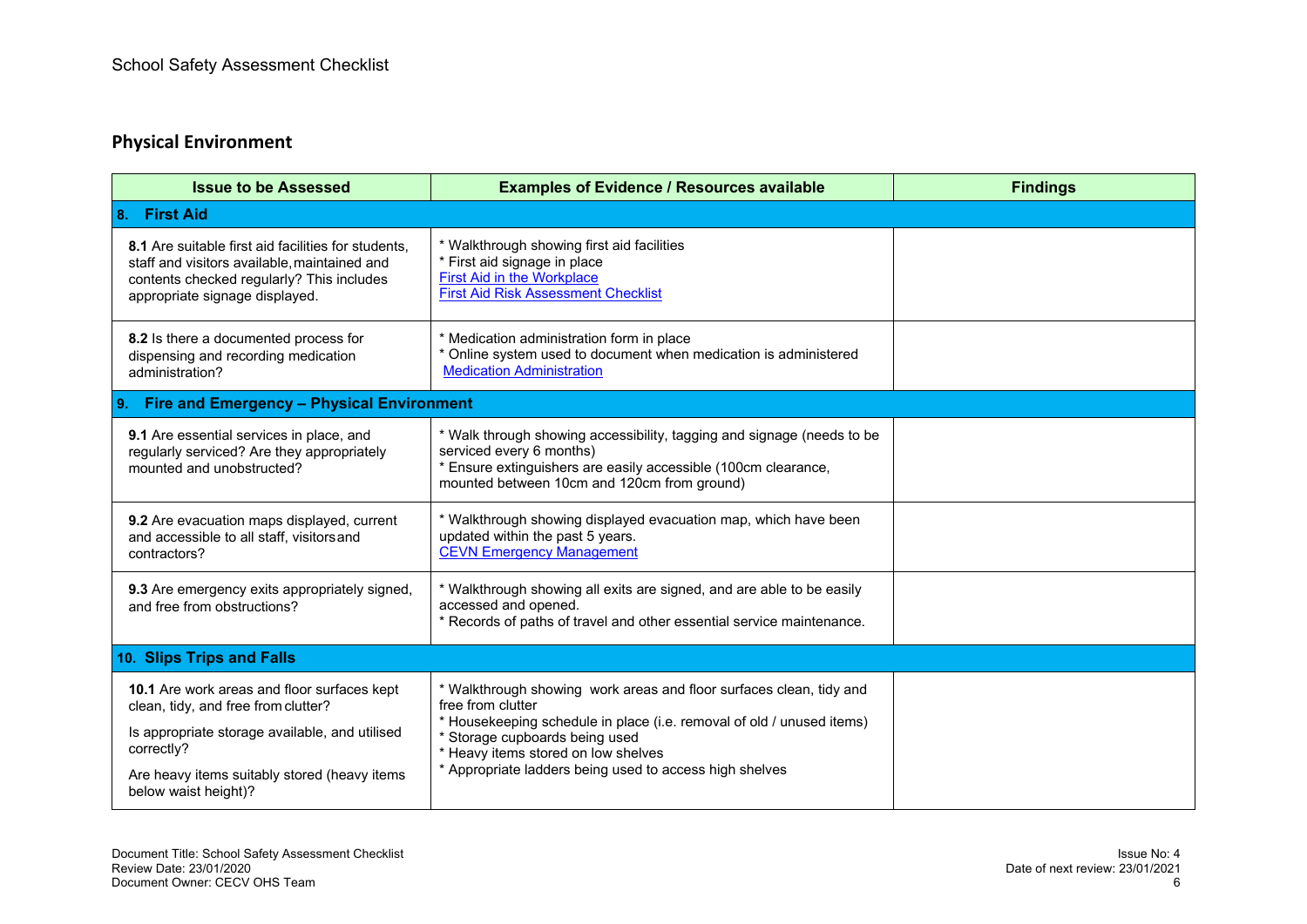| <b>Issue to be Assessed</b>                                                                                                                                                                  | <b>Examples of Evidence / Resources available</b>                                                                                                                                                                                                                                                                                                                                                                                                                                            | <b>Findings</b> |
|----------------------------------------------------------------------------------------------------------------------------------------------------------------------------------------------|----------------------------------------------------------------------------------------------------------------------------------------------------------------------------------------------------------------------------------------------------------------------------------------------------------------------------------------------------------------------------------------------------------------------------------------------------------------------------------------------|-----------------|
| 10.2 Are all changes in floor levels or type of<br>flooring appropriately highlighted?                                                                                                       | * Walkthrough showing suitably highlighted changes in floor level<br>* Walkthrough showing no damaged or broken floor surfaces                                                                                                                                                                                                                                                                                                                                                               |                 |
| 10.3 Are there loose / unsecured mats?                                                                                                                                                       | * On walkthrough, mats have bevelled edge and in good condition                                                                                                                                                                                                                                                                                                                                                                                                                              |                 |
| 10.4 Have safe strategies for hanging objects<br>or displays in work areas and classrooms been<br>implemented?                                                                               | * Walkthrough all areas to see if pulley / hoist or other safe method in<br>place for hanging/display purposes<br>OHS in Schools (Page 15)                                                                                                                                                                                                                                                                                                                                                   |                 |
| 10.5 Are there appropriate ladders for use in<br>storage areas<br>Are the ladders in good condition and have a<br>visible load rating?                                                       | * Walkthrough all areas to see if ladders are present in storage areas<br>with high shelving<br>* visually inspect ladders for condition and load rating<br>* Ladder inspection schedule                                                                                                                                                                                                                                                                                                     |                 |
| 11. Asbestos (if applicable) - Physical Environment                                                                                                                                          |                                                                                                                                                                                                                                                                                                                                                                                                                                                                                              |                 |
| 11.1 Where practicable, is the presence of<br>asbestos clearly indicated by labelling?                                                                                                       | * Walkthrough indicating asbestos labelling, in line with current register<br><b>Labelling Asbestos in Workplaces</b>                                                                                                                                                                                                                                                                                                                                                                        |                 |
| 12. Chemical Management                                                                                                                                                                      |                                                                                                                                                                                                                                                                                                                                                                                                                                                                                              |                 |
| <b>12.1</b> Are all chemicals adequately labelled,<br>secured and listed on an up-to-date register?<br>Do all chemicals have a current Safety Data<br>Sheet (SDS) available at point of use? | * Current chemical register kept at front office<br>* Labelled chemical containers<br>* Current Safety Data Sheets available at point of use and front office<br><b>Chemical Management</b><br><b>Hazardous Substance and Dangerous Goods Register</b>                                                                                                                                                                                                                                       |                 |
| 12.2 Are all flammable gases and liquids (e.g.<br>LPG, Oxy Acetylene, paints etc.) stored<br>appropriately?                                                                                  | * LPG is suitably stored (well-ventilated, chained, upright, away from<br>ignition source, max. 10kg in any one building).<br>* Flammable cabinets used for large amounts of flammable materials<br>* Staff training or discussion on cylinder storage whether through<br>meetings (documented minutes) or email<br>* Current SDS is available and in close proximity to the cylinder(s)<br>* Provide this information to school community when using school BBQ<br><b>ELGAS LPG storage</b> |                 |
| 12.3 Is there signage indicating the cleaner's<br>cupboard?                                                                                                                                  | * Signage on cleaners cupboards and lock on door                                                                                                                                                                                                                                                                                                                                                                                                                                             |                 |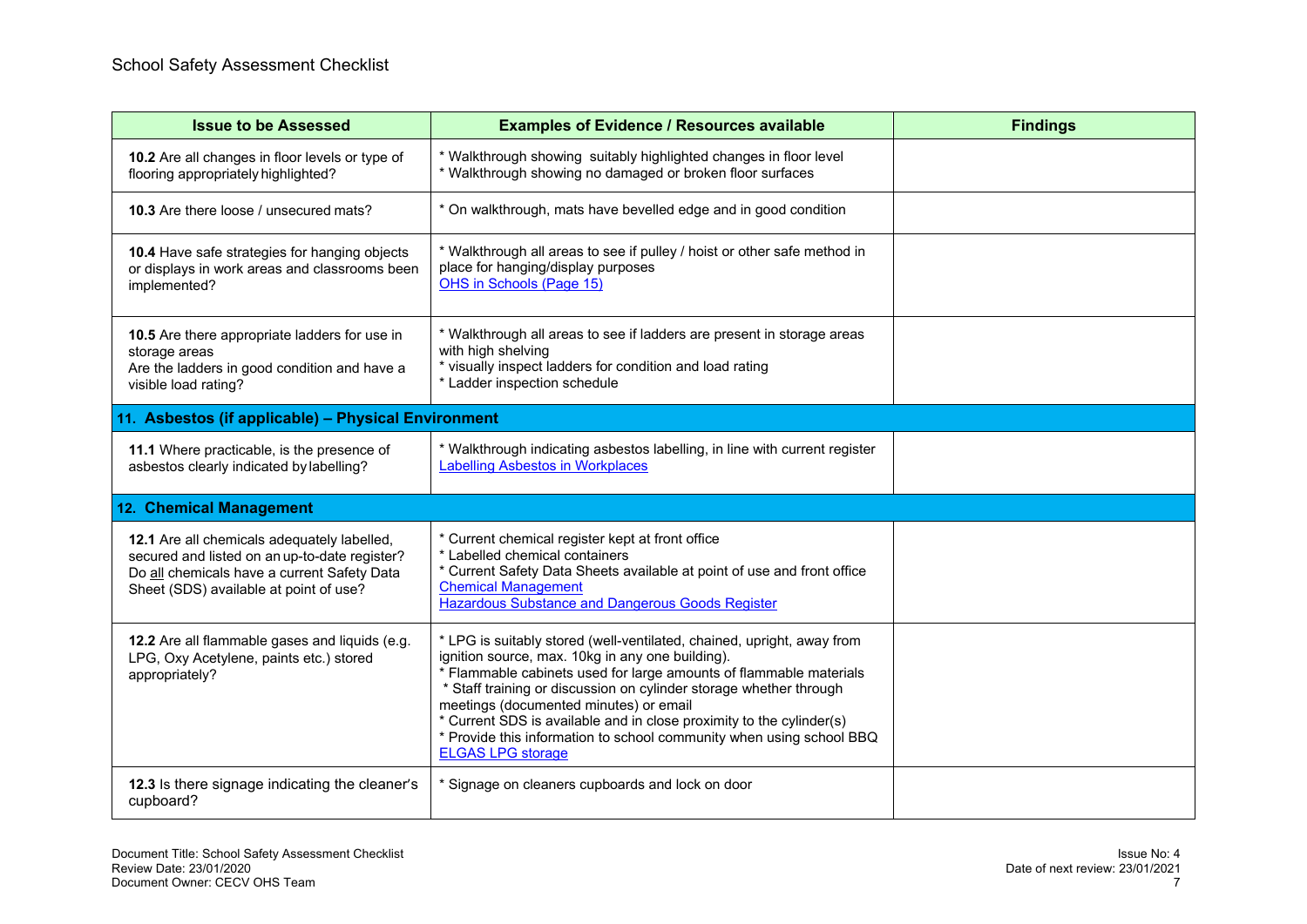| <b>Issue to be Assessed</b>                                                                                                                      | <b>Examples of Evidence / Resources available</b>                                                                                                                                                                                                                                                                                                          | <b>Findings</b> |  |
|--------------------------------------------------------------------------------------------------------------------------------------------------|------------------------------------------------------------------------------------------------------------------------------------------------------------------------------------------------------------------------------------------------------------------------------------------------------------------------------------------------------------|-----------------|--|
| 13. Electrical                                                                                                                                   |                                                                                                                                                                                                                                                                                                                                                            |                 |  |
| 13.1 Are all electrical items tested and tagged<br>and included on an up to date electrical<br>register?                                         | * All electrical items unless new are tested and tagged.<br><b>Electrical Safety</b><br><b>Electrical Equipment Register - Sample</b>                                                                                                                                                                                                                      |                 |  |
| 14. Grounds/ Playgrounds                                                                                                                         |                                                                                                                                                                                                                                                                                                                                                            |                 |  |
| 14.1 Are shade sails and playground<br>equipment inspected regularly for damage,<br>broken/missing or loose parts? This includes<br>shade sails. | * Maintenance registers including playground equipment inspections<br>and maintenance, this should include annual shade sail inspections.<br>*Physical walkthrough viewing playground equipment and shade sails<br>*Maintenance register for shade sails<br>Playgrounds<br><b>Playground Inspection Checklist</b><br><b>Playground Equipment Checklist</b> |                 |  |
| 14.2 Is the loose fill regularly inspected and<br>maintained to a depth of at least 300 mm in<br>areas of high use?                              | * Maintenance register to include loose fill inspections and depth<br>maintenance<br>*Walkthrough identifying depth in high use areas                                                                                                                                                                                                                      |                 |  |
| 14.3 Is the synthetic surface inspected on a<br>regular basis?                                                                                   | * Physical walkthrough identifying condition of synthetic surface                                                                                                                                                                                                                                                                                          |                 |  |
| 14.4 Do basketball / netball / football posts<br>have suitable padding?                                                                          | * Physical walkthrough identifying if basketball/netball/football post<br>padding is in place                                                                                                                                                                                                                                                              |                 |  |
| 14.5 Are moveable soccer goals (<25kg)<br>anchored / weighted?                                                                                   | * Viewing of soccer goals on walkthrough including weights/anchors<br>*AS4866.1-2007 Playing field equipment - Soccer goals                                                                                                                                                                                                                                |                 |  |
| 15. Driveways and Car Parks (if applicable)                                                                                                      |                                                                                                                                                                                                                                                                                                                                                            |                 |  |
| 15.1 Are drop-off / pick up zones and<br>driveways appropriately identified with speed<br>limits displayed?                                      | * Speed limit signage clearly displayed and communicated to staff,<br>parents and parishioners<br>* Traffic directions are clearly marked<br>* If a one way system vehicle routes are clearly signposted and used<br>* Pedestrian walkways are separated from vehicles and clearly marked,<br>wide enough to cater for both pedestrians and cars           |                 |  |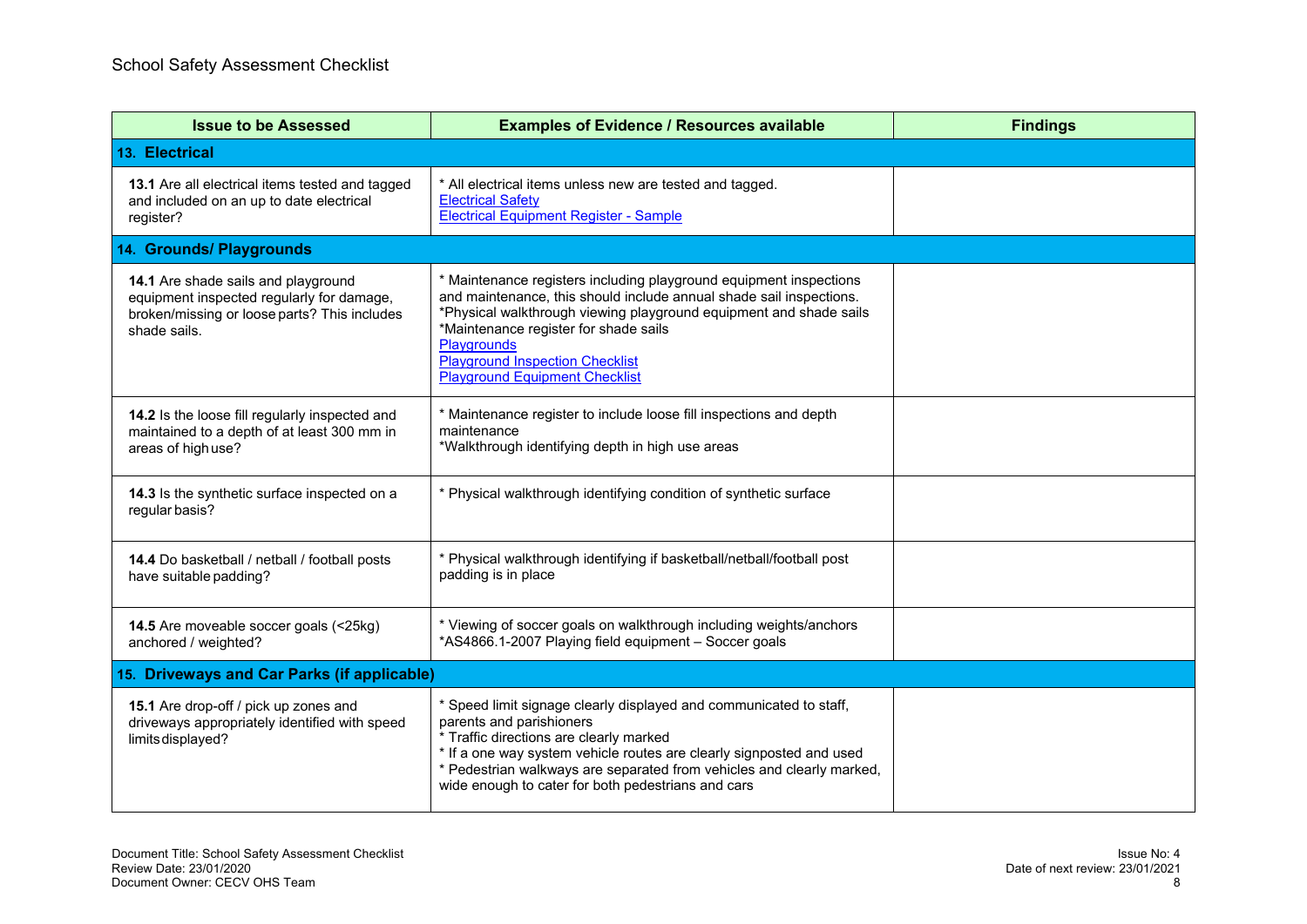| <b>Issue to be Assessed</b>                                                                                             | <b>Examples of Evidence / Resources available</b>                                                                                                                                                                                                                                                                                                                                                                                       | <b>Findings</b> |
|-------------------------------------------------------------------------------------------------------------------------|-----------------------------------------------------------------------------------------------------------------------------------------------------------------------------------------------------------------------------------------------------------------------------------------------------------------------------------------------------------------------------------------------------------------------------------------|-----------------|
| 16. Other                                                                                                               |                                                                                                                                                                                                                                                                                                                                                                                                                                         |                 |
| <b>16.1</b> Is equipment stored in the disabled toilet?                                                                 | Ensure disabled toilets are not to be used at any time for storage,<br>including cleaners equipment                                                                                                                                                                                                                                                                                                                                     |                 |
| <b>16.2</b> Is there an OHS Noticeboard in place<br>which contains information that is legislated<br>and best practice? | * OHS noticeboards should contain relevant information as follows:<br>If you are Injured poster<br><b>RTW Information</b><br>Emergency contact details and first aiders<br>Location of first aid kits<br>Evacuation procedures and / or maps<br><b>OHS Policy (signed)</b><br><b>OHS Issue Resolution Flowchart / process</b><br>OHS Committee and / or staff meeting minutes<br>OHS updates such as Safety bulletins and Safety Alerts |                 |
| <b>16.3</b> Is there 'No Smoking' signage clearly<br>displayed at all entrances to the school site?                     | * Walkthrough showing no smoking signs at all school site entrances<br>No Smoking Sign<br><b>Victoria Outdoor Smoking Bans</b>                                                                                                                                                                                                                                                                                                          |                 |